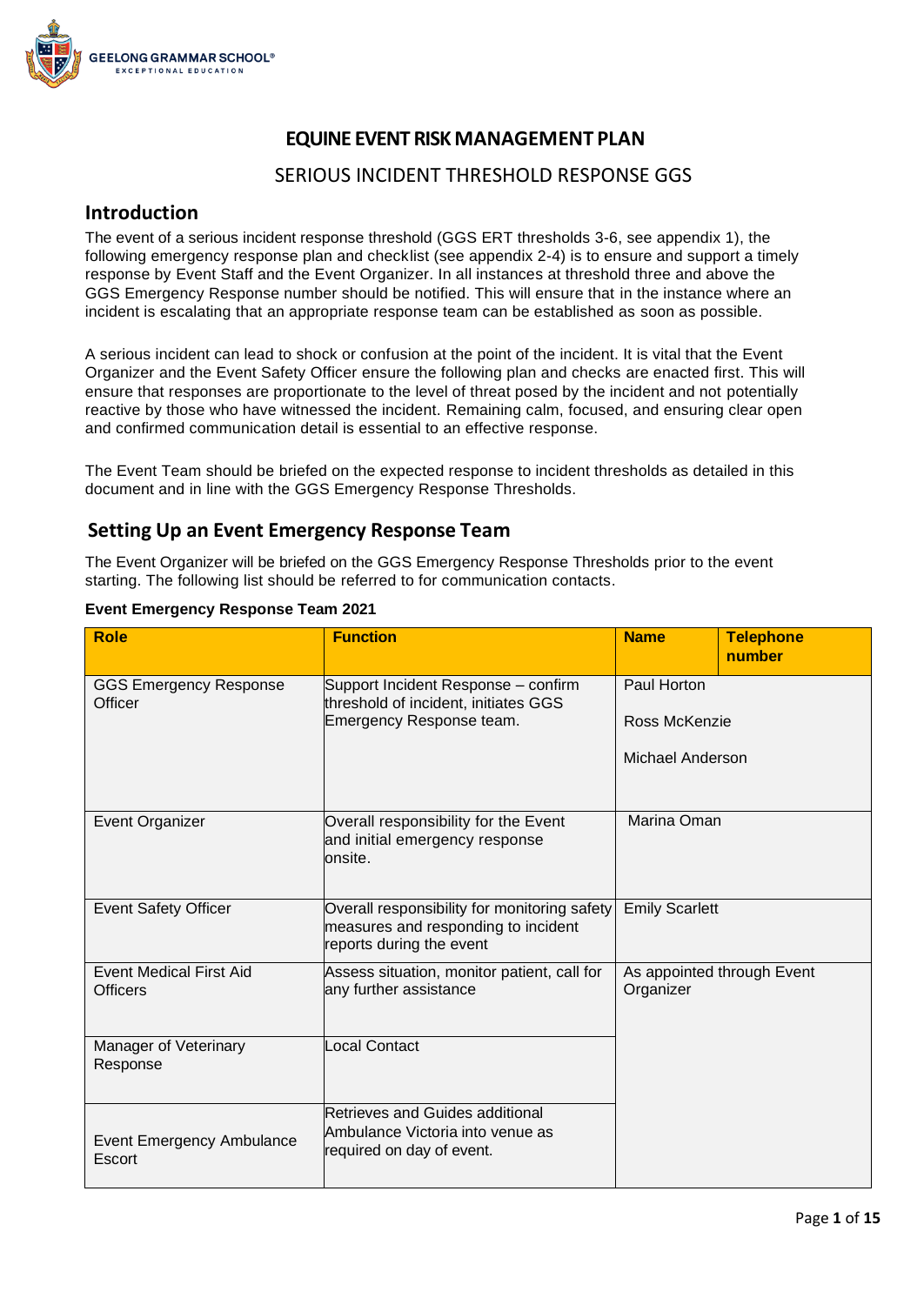

## **FUNCTION OF Emergency Response Team.**

The role of the Emergency Response Team, both at GGS and roles present at the event are to ensure preparation and implementation of the Emergency Response threshold actions. Steps include:

- a) Ensure Event Staff and volunteers are briefed on any Emergency Response needs or triggers.
- b) Identify actions proportionate to the threshold level.
- c) Confirm and communicate any on ground logistical actions (refer table below)
- d) Ensure and support needs for post incident people support
- e) Convene a GGS Incident Response Group to support response
- f) Manage media communication and press releases (GGS Incident Response Group)
- g) Provide a report to Equestrian Victoria

### **Incident Threshold Plan – Serious fall during the event.**

| <b>Process and actions</b>                                                                                                                | <b>Person responsible</b>                                                                    |
|-------------------------------------------------------------------------------------------------------------------------------------------|----------------------------------------------------------------------------------------------|
| Rider or the Horse do not immediately stand up after fall-<br>Medical and/or Veterinary assistance is called for by<br>radio/mobile phone | Event Organizer<br><b>Event Safety Officer</b><br><b>First Aid Officer</b>                   |
| Radio/phone report to Event office advising the ring area is<br>not clear                                                                 | <b>Event Safety Officer</b><br>Event Marshal                                                 |
| Stop arena, warm up etc.                                                                                                                  | <b>Event Safety Officer</b><br>Event Marshall                                                |
| Identifies location of accident and effected areas of<br>competition.                                                                     | <b>First Aid Officer</b>                                                                     |
| Determines from reports whether further ERT is required<br>and dispatches appropriate personnel.                                          |                                                                                              |
| Paramedic directly attend the accident location                                                                                           | Event First Aid Response Team<br><b>Contracted Medical Team</b>                              |
| Vets attend the accident location                                                                                                         | Vet may not be present. Local veterinary contact                                             |
| Mobile First aid/ambulance to be escorted to relevant<br>area                                                                             | <b>Event Emergency Ambulance Escort</b>                                                      |
| If Medical and/or Vets report, there will be a prolonged<br>delay. Advise Event office of prolonged delay                                 | <b>Event Safety Officer</b>                                                                  |
| Event Organizer to attend location of incident                                                                                            | <b>Event Organizer</b>                                                                       |
| Depending on the seriousness of the accident GGS<br><b>Emergency Response Officer informed</b>                                            | <b>Event Organizer</b>                                                                       |
| Event Organizer activates request for GGS Incident<br>Response Team to be established                                                     | Supported by Event Safety Officer &<br>technical/professional response support at the event. |
| (if GGS Incident Response Team identify need) Support<br>person to attend to communicate with family and supporters                       | GGS Incident Response Team School & Family<br>Liaison.                                       |
| Event Organizer to request any commentary to advise of<br>delay of ring, events in the area (no details to be disclosed too<br>public)    | Event Organizer (or as directed by Event Organizer).                                         |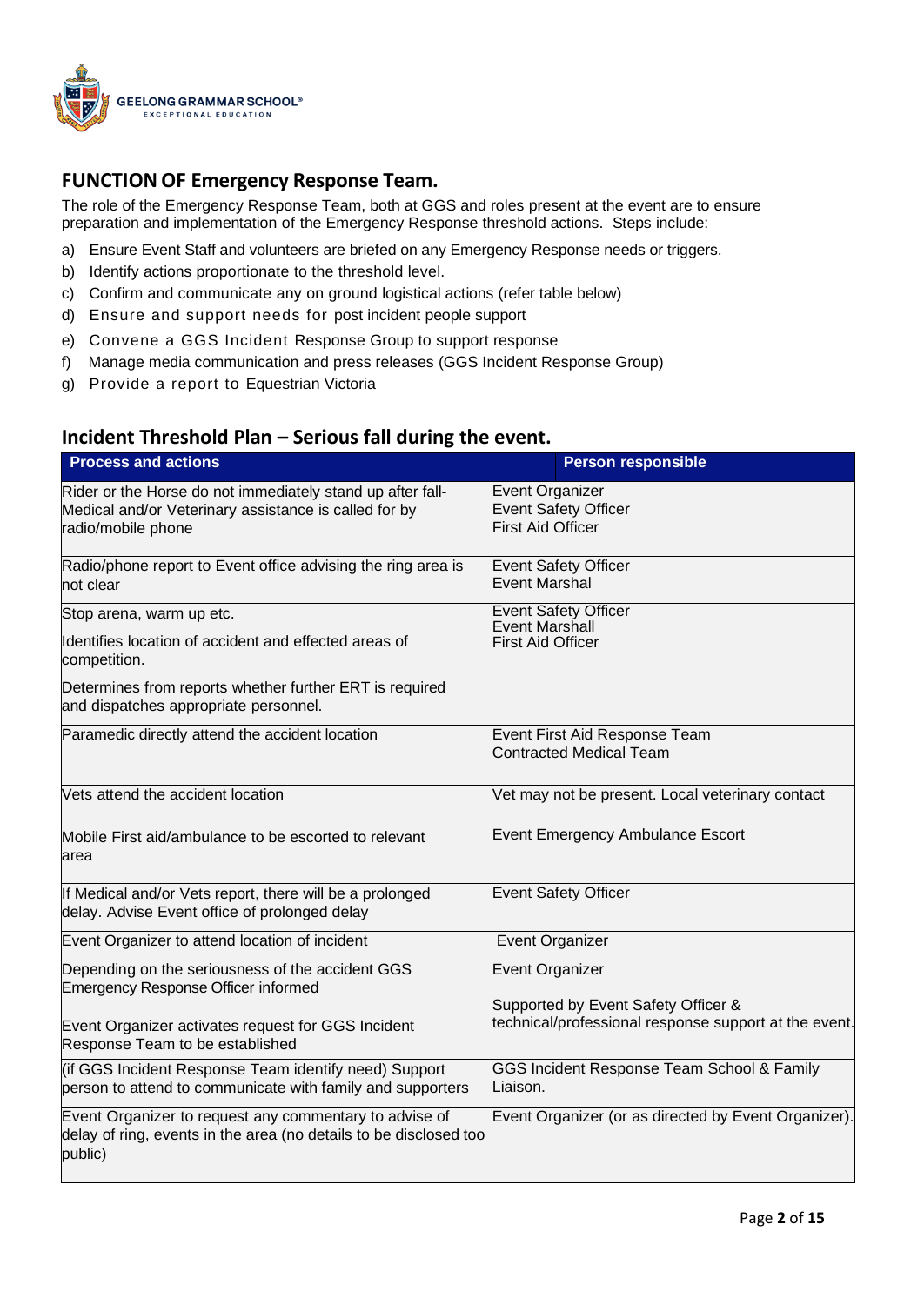

### **Incident Response – additional considerations checklist:**

Accident isolated or screened

Clear arena to provide treatment (when safe to do so). Riders helmet to accompany rider to hospital in ambulance if required

Tape off area to keep public away including photographers to be asked to refrain from photographing

Area may become an investigation site for Work Safe Vic Officer and or Police. Site will need to be preserved and not tampered with until site visit confirmed. Work Safe notification considered.

Contain area and seek advice on fall/incident from medics and possible delay

Collate names and contact details of any witnesses

Ask Judges, marshals present etc. to come to Event Office to make a written statement

Call for GGS Incident Response Team School & Family Liaison to offer support to persons effected

### **EVENT to RESUME – Considerations checklist:**

Determine if sufficient people resource available to reallocate to other roles and still practicable to safely run event

Arrange for replacement of judges/other volunteers as required

GGS Incident Response School & Family Liaison to offer support to persons effected

GGS Incident Response Group (IRG) representative to liaise with relevant hospital to be direct link with IRG

Arrange support for riders' family/team and horse owner

Advise office to announce that there is a hold on competition due to an accident. (details to be confirmed by Event Organizer and GGS Incident Response Commander first).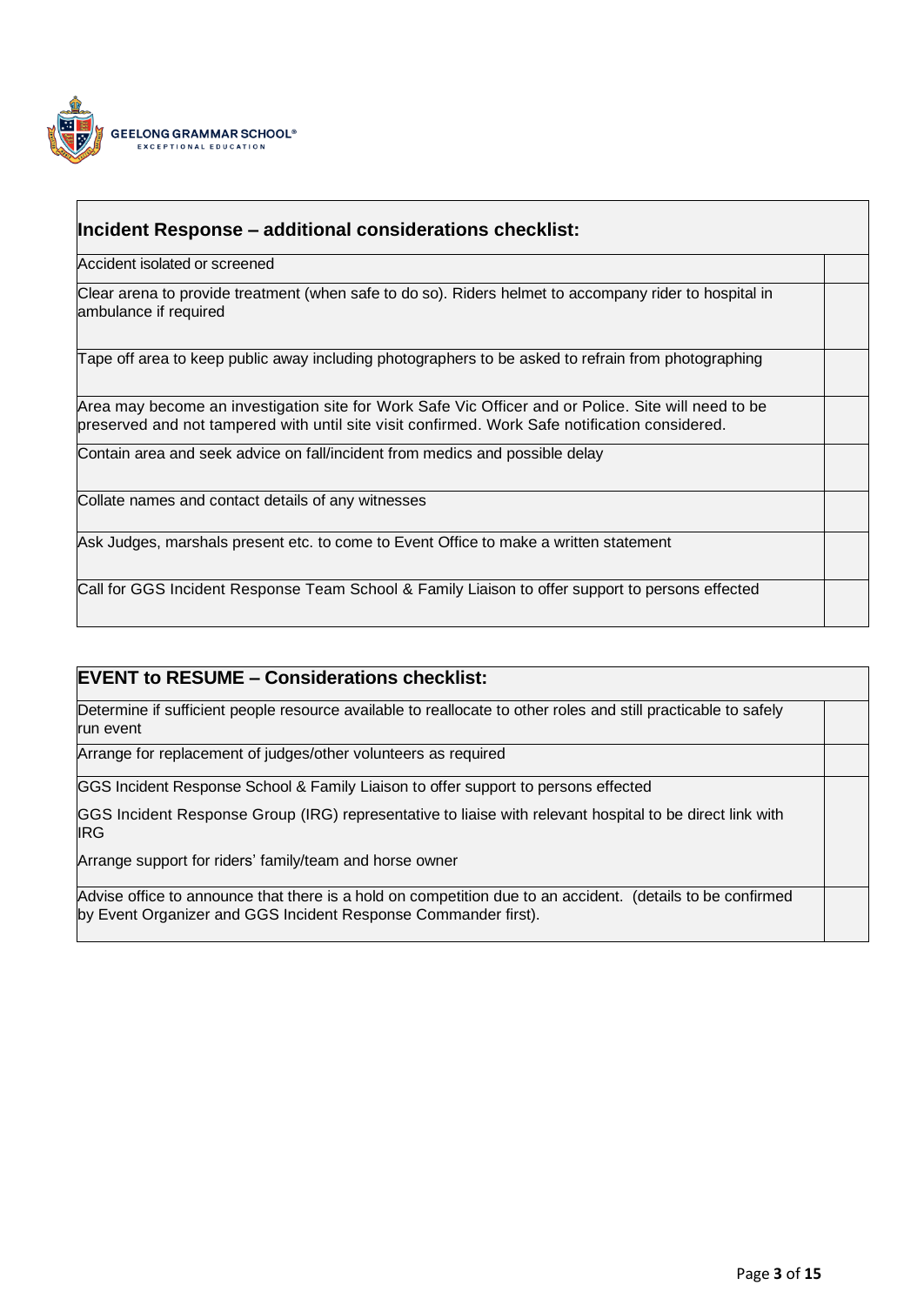

### **Fatality Response.**

In the case of a human fatality (competitor or personnel) occurring during any phase of the competition. The event will be cancelled. The Event Organizer and GGS Incident Response Group to advise and direct on ground actions and all external communications.

The site must be preserved until Victoria Police have visited the site an no other mandatory inspections are required of the site (ie Work Safe).

### **Reporting process.**

A GGS investigative report will be established based on information, documentation and any statements taken at the time of the incident at the event. This will include a review of the incident response; event risk assessments and any other plans adopted at the time of the incident at the event due to changing conditions. Geelong Grammar School will provide a report to Equestrian Victoria.

# **MEDIA COMMUNICATION:**

**A directive will be given to ALL officials and members of the OC that:**

**No statements, either verbally or in writing, should be made to press/or any third party unless authorized by the Event Organizer and the GGS Incident Response Commander.**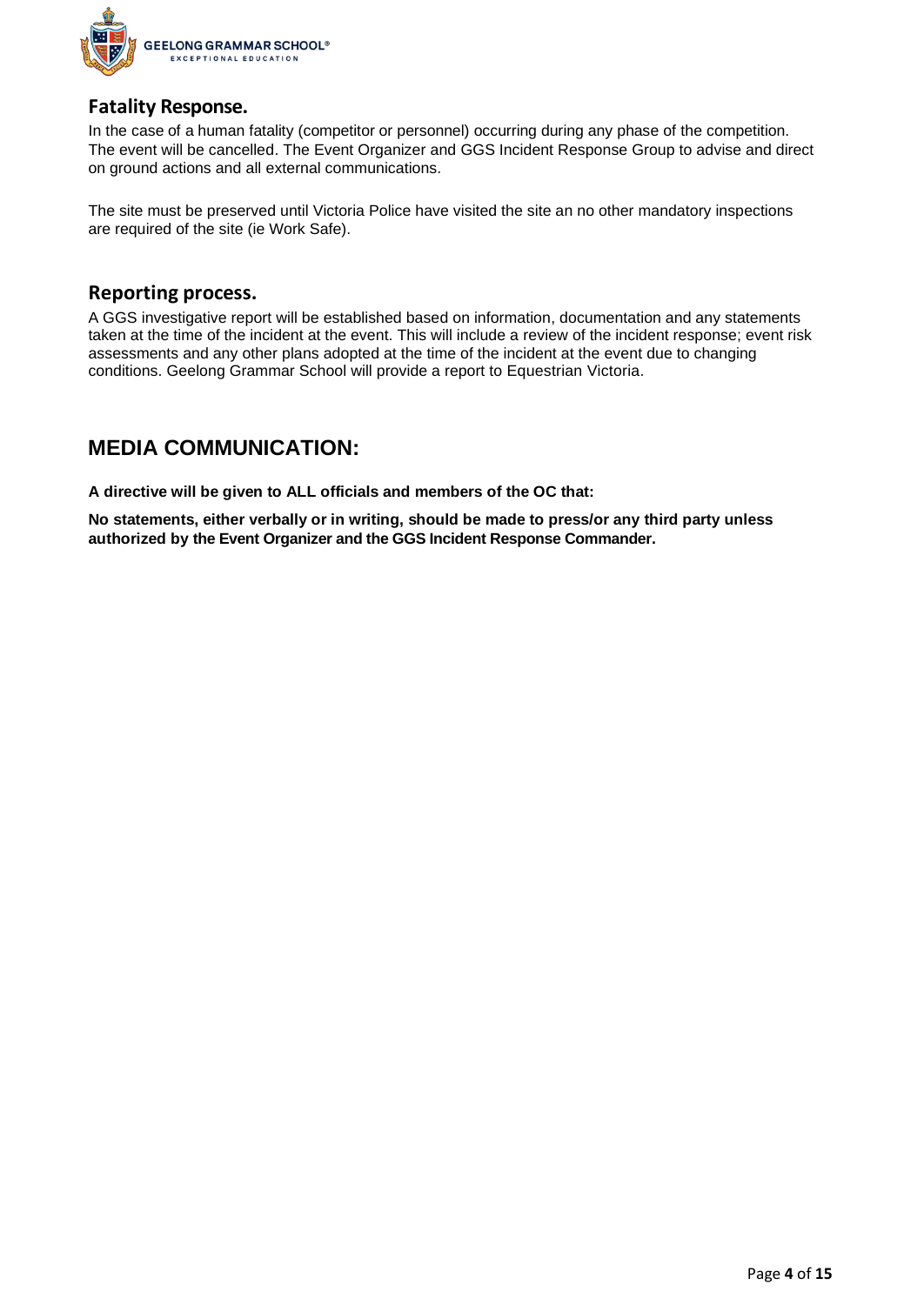

# **Event Contact Details**

#### **KEY PERSONNEL TO ASSIST WITH LOGISTICS**

| <b>Role</b>                        | <b>Name</b>                           | <b>Contact No.</b> |
|------------------------------------|---------------------------------------|--------------------|
| Event Director                     | Marina Oman                           |                    |
| <b>Event Safety Officer</b>        | <b>Emily Scarlett</b>                 |                    |
| <b>Event Technical Delegate</b>    | As appointed through Event Organizer. |                    |
| Medical Practitioner contact       |                                       |                    |
| <b>First Aid Supplier</b>          |                                       |                    |
| Horse Ambulances                   | Float Taxi - Horse Transport          |                    |
| <b>Nearest Police Station</b>      | Werribee Police Station               |                    |
| <b>Nearest Veterinary Hospital</b> | U-Vet Werribee Animal Hospital        |                    |
| <b>Nearest Emergency Hospital</b>  | <b>Werribee Mercy Hospital</b>        |                    |
| <b>GGS Counselling Services</b>    |                                       |                    |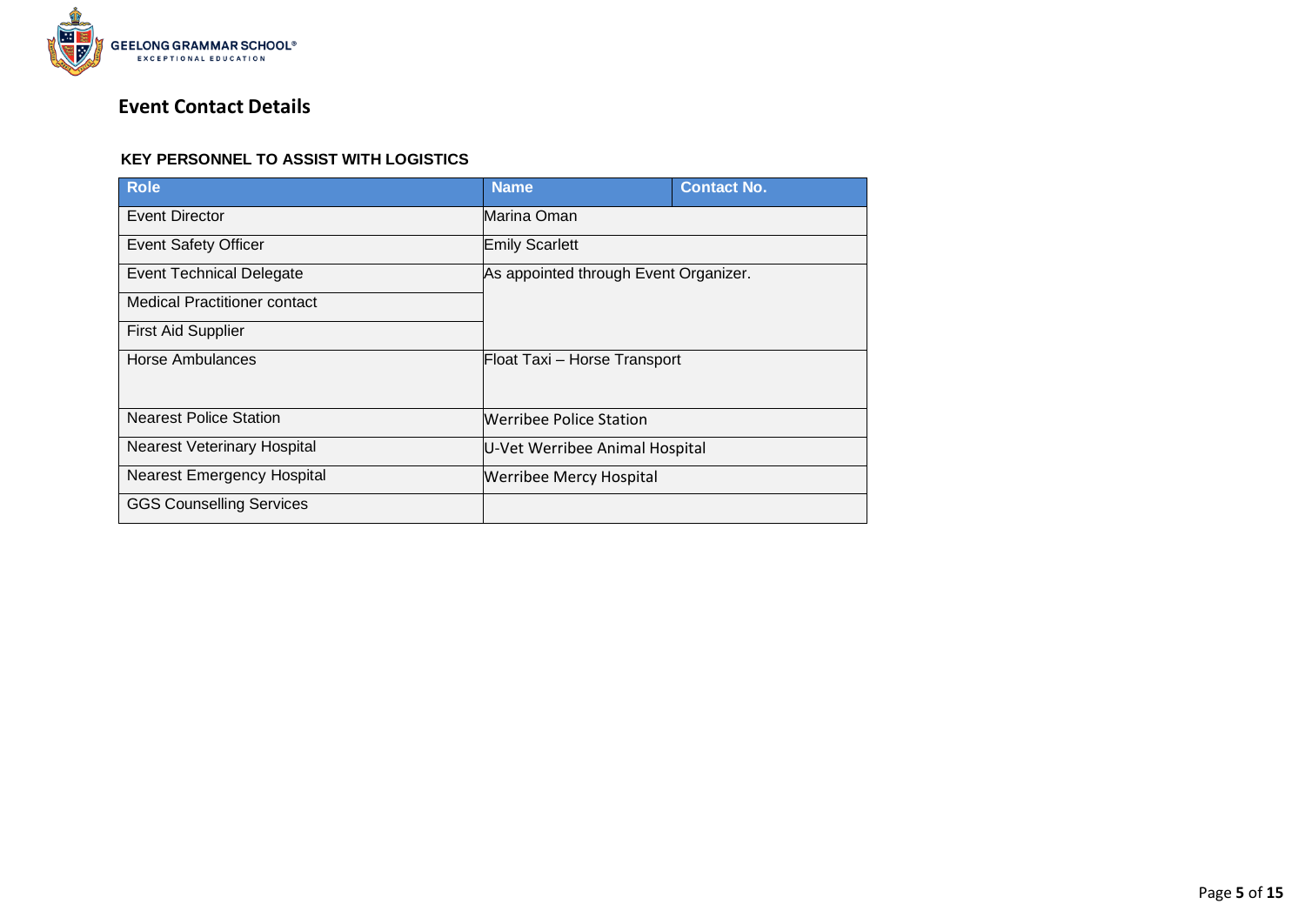

Appendix 1:

#### **Equine Event Emergency Response Thresholds**

Note: all response level tasks assume first response/first aid has been managed as and where required, prior to following the threshold level tasks and Comms actions for that level noted below.

**\*School EMP:** Michael Anderson ; Paul Horton; Ross Mackenzie

| <b>Threat Level</b>                         | <b>Threat Description</b>                                                                                                                                                                                                                                                                                                                                                                                                                                                                                                                                    | <b>Task</b>                                                                                                                                                                | <b>Comms Group Action</b>                                                                           | <b>Comms Tool</b>                                                | <b>Staff Contact Name</b>      |
|---------------------------------------------|--------------------------------------------------------------------------------------------------------------------------------------------------------------------------------------------------------------------------------------------------------------------------------------------------------------------------------------------------------------------------------------------------------------------------------------------------------------------------------------------------------------------------------------------------------------|----------------------------------------------------------------------------------------------------------------------------------------------------------------------------|-----------------------------------------------------------------------------------------------------|------------------------------------------------------------------|--------------------------------|
| <b>Threshold 1</b><br>"routine<br>response" | Low level injury (first aid treatment only);<br>$\bullet$<br>Event Operational issue (i.e machinery break - event<br>plans effected temporarily)<br>Low level security breach (alarm triggered, suspicious<br>$\bullet$<br>activity at event site)                                                                                                                                                                                                                                                                                                           | complete incident report<br>$\bullet$<br>arrange operational<br>inspection/fix<br>Confirm with Event Safety<br>Officer security breach/report<br>fixed or reviewed for any | Event Organiser (or $\bullet$<br>nominated<br>assistant)<br>informed and<br>updated                 | Event<br>Comms<br>Channel(s)<br>In person at<br>Event<br>Office. | <b>Marina Oman</b><br>Contact: |
| <b>Threshold 2</b><br>"routine<br>response" | Temp Comms/IT system outage at event.<br>Low level injury (first aid treatment, further medical<br>$\bullet$<br>examination possibly required/monitor short term)<br>Operational issue - plans need to be modified;<br>additional unplanned resources required<br>Security breach (alarm system not able to be reset<br>$\bullet$<br>without additional works, suspicious activity noted by<br>multiple people)<br>Comms/IT system outage -additional works to<br>$\bullet$<br>maintain other IT systems (impact contained) -<br>though event plans modified | further actions.<br>Event Comms event staff<br>$\bullet$<br>system outage and when<br>system expected back online.                                                         | Onsite<br>maintenance,<br>security, IT admin<br>manage comms<br>updates<br>onsite/local<br>response |                                                                  | <b>Marina Oman</b><br>Contact: |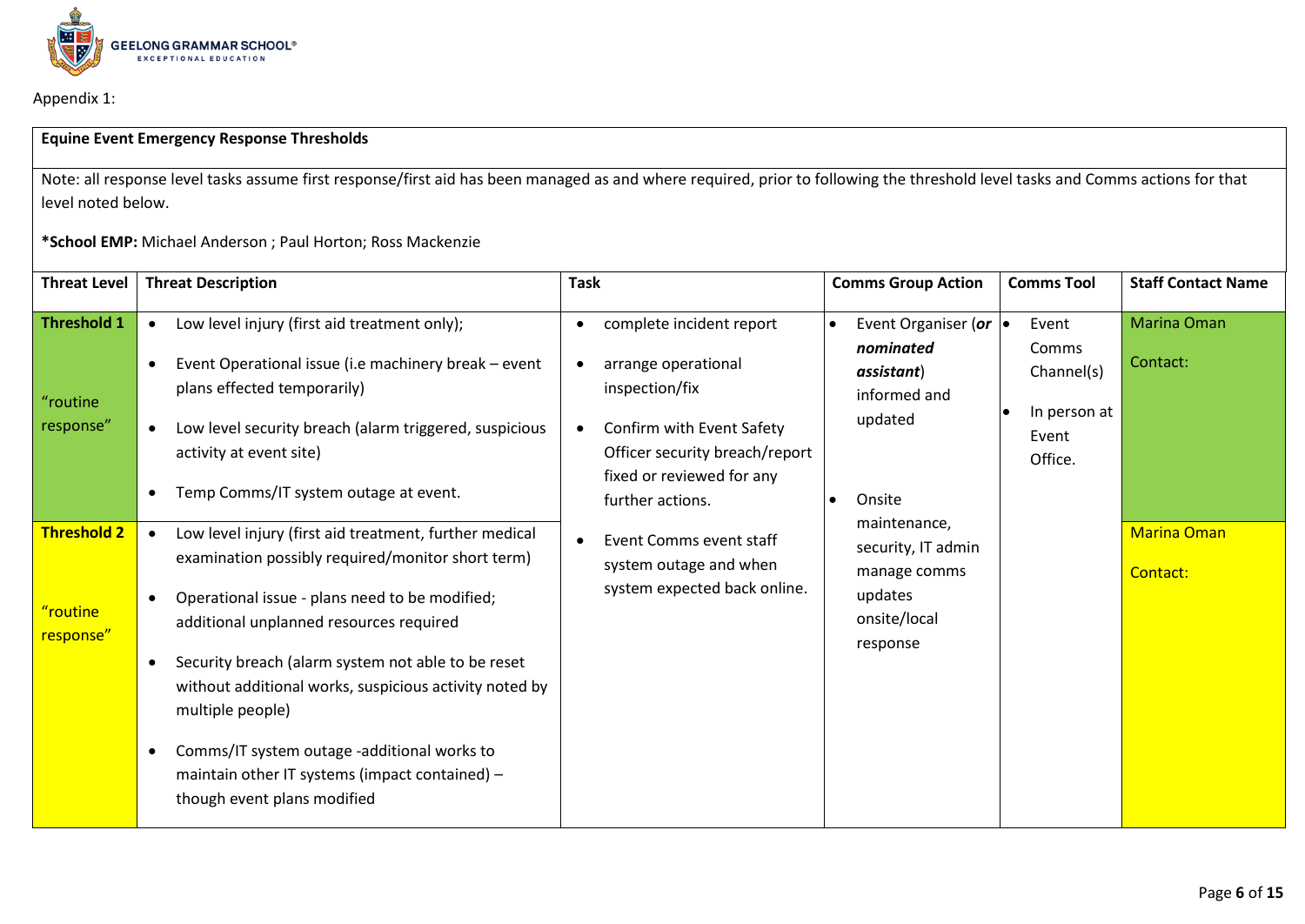

| <b>Threshold 3</b>                                                                              | Injury requires non urgent assistance (ambulance<br>$\bullet$                                                                                                                                                                                                                                                                                                                                                                                                                                                                                                                                                             | $\bullet$                                        | complete incident report                                                                                                                                                                                                                                                                                                             | <b>Onsite Events Team</b>                                                                                                                                                                                                                                                            | Direct                                                  | <b>Event Safety Officer</b>                                                                                            |
|-------------------------------------------------------------------------------------------------|---------------------------------------------------------------------------------------------------------------------------------------------------------------------------------------------------------------------------------------------------------------------------------------------------------------------------------------------------------------------------------------------------------------------------------------------------------------------------------------------------------------------------------------------------------------------------------------------------------------------------|--------------------------------------------------|--------------------------------------------------------------------------------------------------------------------------------------------------------------------------------------------------------------------------------------------------------------------------------------------------------------------------------------|--------------------------------------------------------------------------------------------------------------------------------------------------------------------------------------------------------------------------------------------------------------------------------------|---------------------------------------------------------|------------------------------------------------------------------------------------------------------------------------|
| "response<br>elevated -<br>notification<br>and<br>readiness to<br>respond<br>maybe<br>required" | attends or patient attends hospital), patient<br>monitored 24hrs as inpatient (Workcover/RTW,<br>WorkSafe report)<br>Fire Alarm response - temp controlled evac at event.<br>$\bullet$<br>Operational issue (system/machinery break - work<br>$\bullet$<br>plans effected)- outage multiple days - operational<br>plans need to be modified; additional unplanned<br>resources required. Impact to site safety may require<br>potential urgent work post investigation/inspection.<br>Third party agency needs notifying ie<br>gas/electrics/water<br>Security breach, safety alert systems down 24hrs+, 3rd<br>$\bullet$ | $\bullet$<br>$\bullet$<br>$\bullet$<br>$\bullet$ | Inform Event Safety Officer &<br>Event Organiser (i.e., if work<br>safe trigger for reporting)<br>arrange timely operational<br>inspection/fix<br>Confirm security breach<br>fixed/investigation initiated<br>Comms to Event Staff of event<br>disruption and interim plans<br>and when event will resume<br>(maintain/push updates) | manage initial comms<br>actions:<br><b>Event Organiser</b><br>$\bullet$<br>and Event Safety<br>Officer informed as<br>soon as feasible<br>School EMP Officer<br>$\bullet$<br>notified (ER TEAMs<br>message-to<br>@'person name<br>being notified')<br>(if required) GGS<br>$\bullet$ | Phone/Text<br><b>ER TEAMs</b><br>portal<br>notification | Contact:<br><b>School EMP on</b><br>standby:<br><b>Michael Anderson</b><br><b>Paul Horton</b><br><b>Ross Mackenzie</b> |
|                                                                                                 | party involved ie police/fire, site theft<br>Comms/IT system outage 1-3 days, additional urgent<br>$\bullet$<br>(known) impact not yet contained until further<br>work/diagnostics. Event plans disrupted and<br>temporarily stalled.                                                                                                                                                                                                                                                                                                                                                                                     |                                                  |                                                                                                                                                                                                                                                                                                                                      | WHS Officer to<br>follow up<br>mandatory report<br>needs (action<br>managed by<br><b>School EMP</b><br>Officer)                                                                                                                                                                      |                                                         |                                                                                                                        |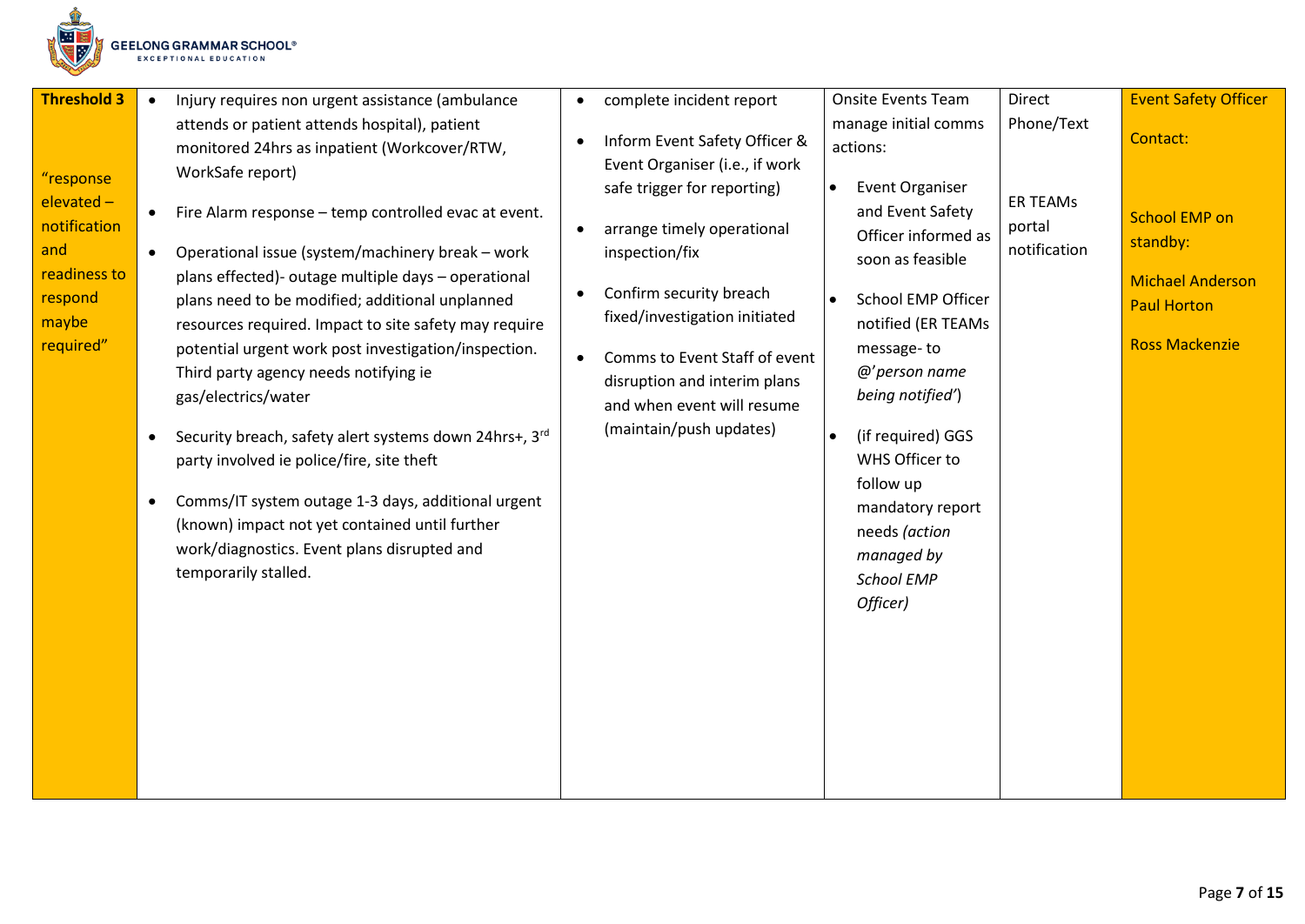

| <b>Threshold 4</b> | Injury requires urgent assistance - 000; patient(s)<br>$\bullet$<br>admitted to hospital. (Workcover/RTW, WorkSafe                                                                                                                                                                                                                                                                                                                                                                                                                                                     | complete incident report<br>$\bullet$                                                                                                                                                                                                                                                                                   | <b>Onsite Events Team</b><br>manage initial comms                                                                                                                                                           | <b>Direct</b><br>Phone/Text               | <b>Event Safety Officer</b>                                                                                |
|--------------------|------------------------------------------------------------------------------------------------------------------------------------------------------------------------------------------------------------------------------------------------------------------------------------------------------------------------------------------------------------------------------------------------------------------------------------------------------------------------------------------------------------------------------------------------------------------------|-------------------------------------------------------------------------------------------------------------------------------------------------------------------------------------------------------------------------------------------------------------------------------------------------------------------------|-------------------------------------------------------------------------------------------------------------------------------------------------------------------------------------------------------------|-------------------------------------------|------------------------------------------------------------------------------------------------------------|
|                    | onsite investigation, crime scene)                                                                                                                                                                                                                                                                                                                                                                                                                                                                                                                                     | Inform GGS Risk & Compliance<br>(i.e. if work safe trigger for                                                                                                                                                                                                                                                          | action:                                                                                                                                                                                                     |                                           | Contact:                                                                                                   |
|                    | Partial site lockdown/evac<br>$\bullet$<br>Operational urgent issue significant impact to event<br>$\bullet$<br>plans effected. Impact to site safety compromised<br>urgent work post investigation/inspection. Third party<br>agency needs notifying ie gas/electrics/water<br>Security breach, safety alert systems down 24hrs+, 3rd<br>$\bullet$<br>party involved ie initial police/fire response.<br>Event Comms/IT system outage additional urgent<br>$\bullet$<br>(unknown) impact not yet contained until further<br>work/diagnostics - Event Plans suspended. | reporting.<br>arrange urgent operational<br>inspection/fix<br>Confirm security breach<br>fixed/investigation initiated<br>Comms plan to identified<br>stakeholder groups likely<br>affected by the incident<br>established. Regular<br>updates/push notifications<br>maintained by GGS Incident<br><b>Command Group</b> | If 000 needed, call<br>$\bullet$<br>000 first, enact<br>first response.<br><b>Initiate Event</b><br><b>Emergency Plan</b><br>(raise alert level)<br>Maintain presence<br>at Incident location<br>to receive | <b>ER TEAMS</b><br>portal<br>notification | <b>School EMP on</b><br>standby:<br><b>Michael Anderson</b><br><b>Paul Horton</b><br><b>Ross Mackenzie</b> |
|                    |                                                                                                                                                                                                                                                                                                                                                                                                                                                                                                                                                                        |                                                                                                                                                                                                                                                                                                                         | emergency<br>services and<br>provide comms to<br><b>GGS Incident</b><br><b>Command Group</b>                                                                                                                |                                           |                                                                                                            |
| <b>Threshold 5</b> | Fatality<br>$\bullet$                                                                                                                                                                                                                                                                                                                                                                                                                                                                                                                                                  | As per Threshold 4                                                                                                                                                                                                                                                                                                      | As per Threshold 4                                                                                                                                                                                          |                                           | <b>As per Threshold 4</b>                                                                                  |
|                    | Full site Evac/ Lockdown<br>$\bullet$                                                                                                                                                                                                                                                                                                                                                                                                                                                                                                                                  | above                                                                                                                                                                                                                                                                                                                   | above                                                                                                                                                                                                       |                                           | above                                                                                                      |
|                    | Significant Security Threat (life threatening) to<br>$\bullet$<br>Person(s) at Event                                                                                                                                                                                                                                                                                                                                                                                                                                                                                   |                                                                                                                                                                                                                                                                                                                         |                                                                                                                                                                                                             |                                           |                                                                                                            |
|                    | Event Continuity at threat (uncontrolled impact)<br>$\bullet$                                                                                                                                                                                                                                                                                                                                                                                                                                                                                                          |                                                                                                                                                                                                                                                                                                                         |                                                                                                                                                                                                             |                                           |                                                                                                            |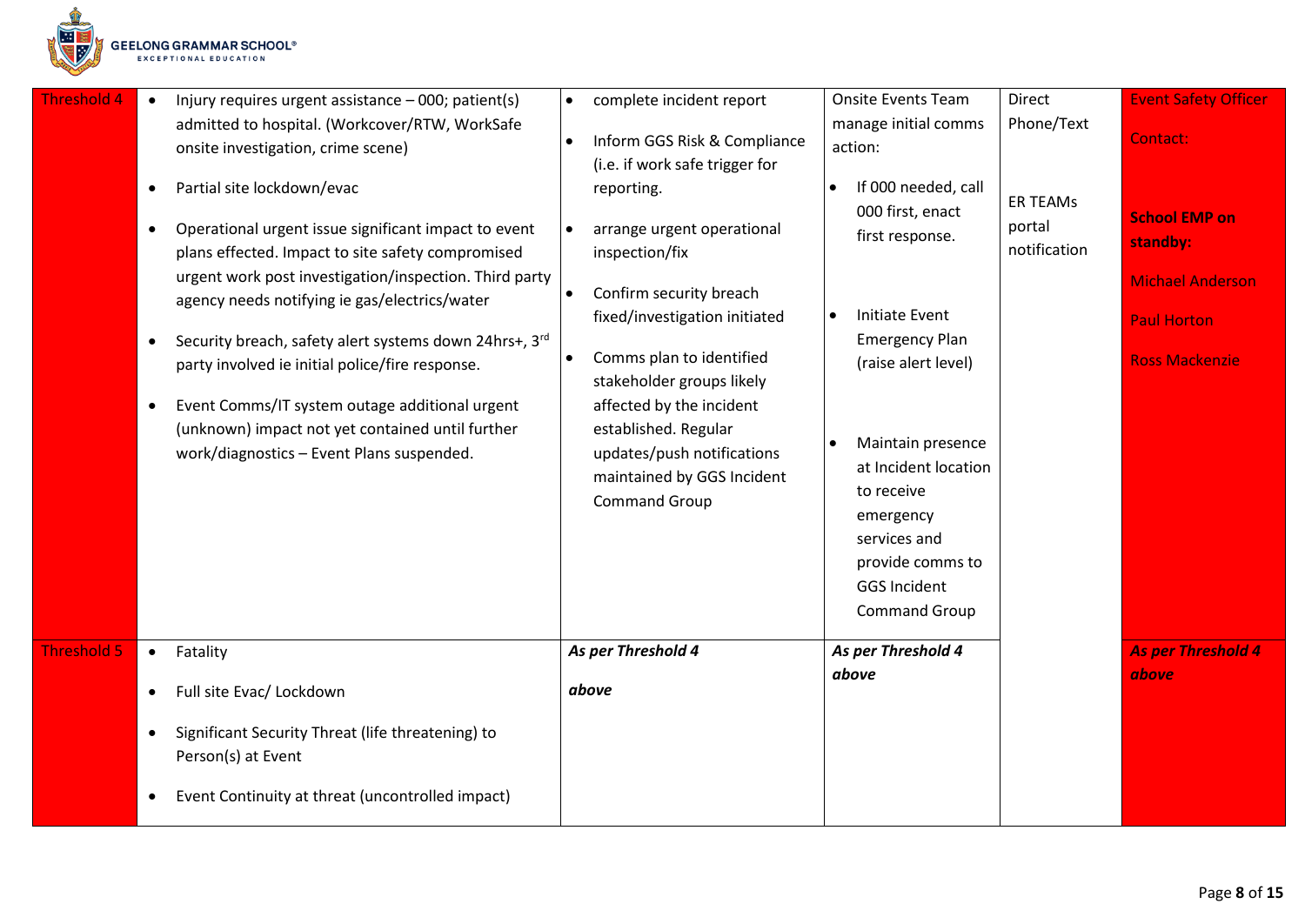



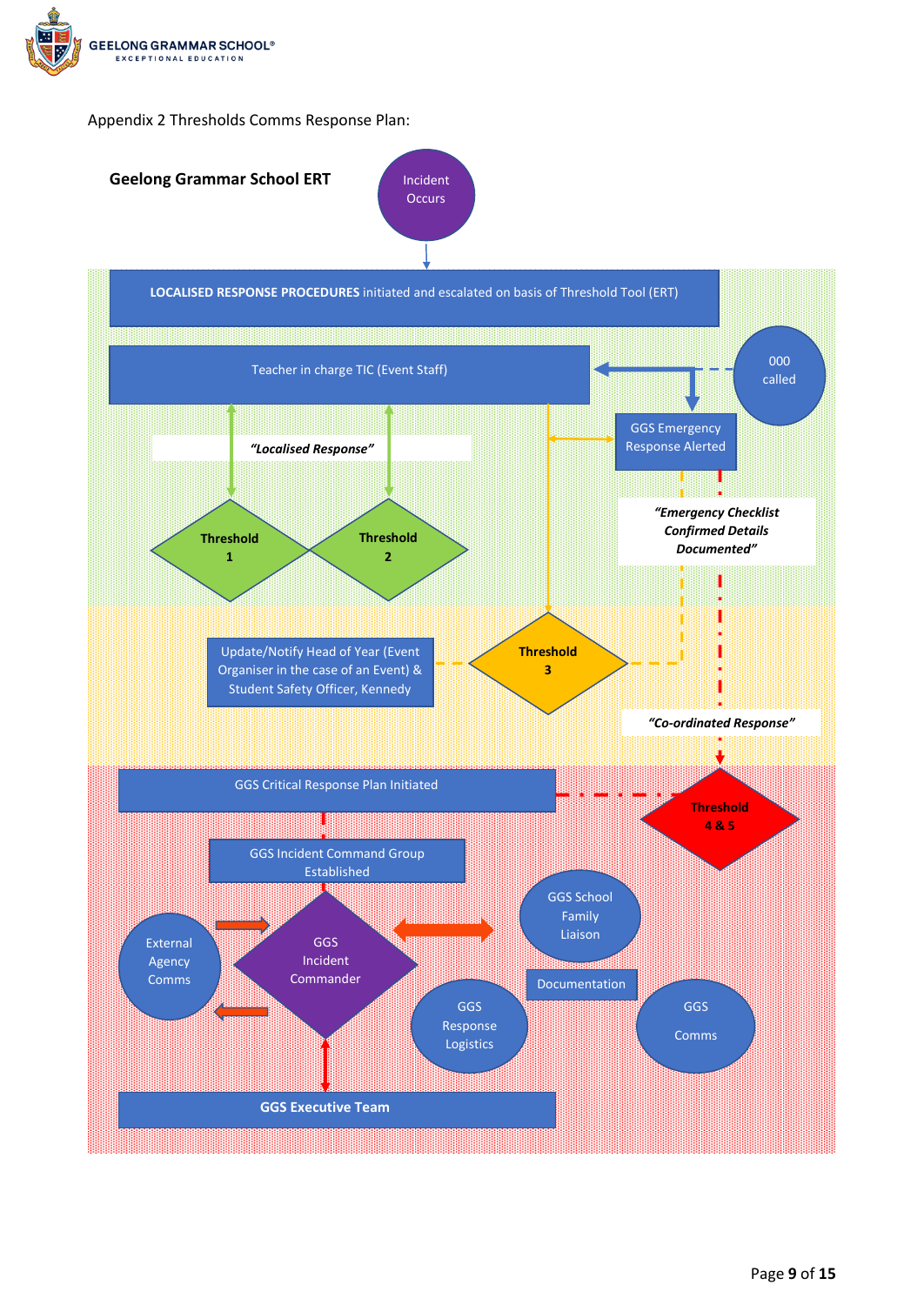

#### Appendix 3 ERT Checklist: - **3 Steps**

#### **STEP 1: INITIATE APPROPRIATE RESPONSE**

| <b>TASK</b>                                                                                                | <b>COMPLETED</b> |
|------------------------------------------------------------------------------------------------------------|------------------|
| 1. Initial Management: BLS/First Aid - Interview/Hasty Search                                              | Y/N              |
| 2. Secondary Management: rest of Group and School Staff Safety/Security                                    | Y/N              |
| 3.<br><b>Documented Current Known Information</b>                                                          | Y/N              |
| INCIDENT DETAILS - Time of first response call: _____/ Person Calling: ____________________________        |                  |
| Type of Incident: Injury - Illness - Missing Person/Group - Fatality - Other: _____________________        |                  |
|                                                                                                            |                  |
| M/F/Group Student/Staff Location: _______________                                                          |                  |
| Teacher/Person in Charge: No of Staff New Your Students: No. of Students:                                  |                  |
| <b>Brief Description of Incident:</b>                                                                      |                  |
|                                                                                                            |                  |
|                                                                                                            |                  |
|                                                                                                            |                  |
|                                                                                                            |                  |
| $\Omega$ . The contract of the density is the set of the set of the set $\Omega$ and $\Omega$ and $\Omega$ |                  |

Specific location of student(s) involved, if known (Lat/Long/Grid Ref): \_\_\_\_\_\_\_\_\_\_\_\_\_\_\_\_\_\_\_\_\_\_\_\_\_\_\_\_

Current condition and location of rest of group: \_\_\_\_\_\_\_\_\_\_\_\_\_\_\_\_\_\_\_\_\_\_\_\_\_\_\_\_\_\_\_

| Vital signs of student(s)/staff involved           |   |                |   |   |   |                 |
|----------------------------------------------------|---|----------------|---|---|---|-----------------|
| Patient                                            | 1 | $\overline{2}$ | 3 | 4 | 5 | $6\phantom{1}6$ |
| Place name in the box,<br>use additional sheets if |   |                |   |   |   |                 |
| multiple patients being                            |   |                |   |   |   |                 |
| tendered to                                        |   |                |   |   |   |                 |
| Time                                               |   |                |   |   |   |                 |
| LOC                                                |   |                |   |   |   |                 |
| HR (Rhythm/Quality)                                |   |                |   |   |   |                 |
| RR (Rhythm/Quality)                                |   |                |   |   |   |                 |
| <b>SCTM</b>                                        |   |                |   |   |   |                 |
| History<br>(SAMPLE/OPQRTS)                         |   |                |   |   |   |                 |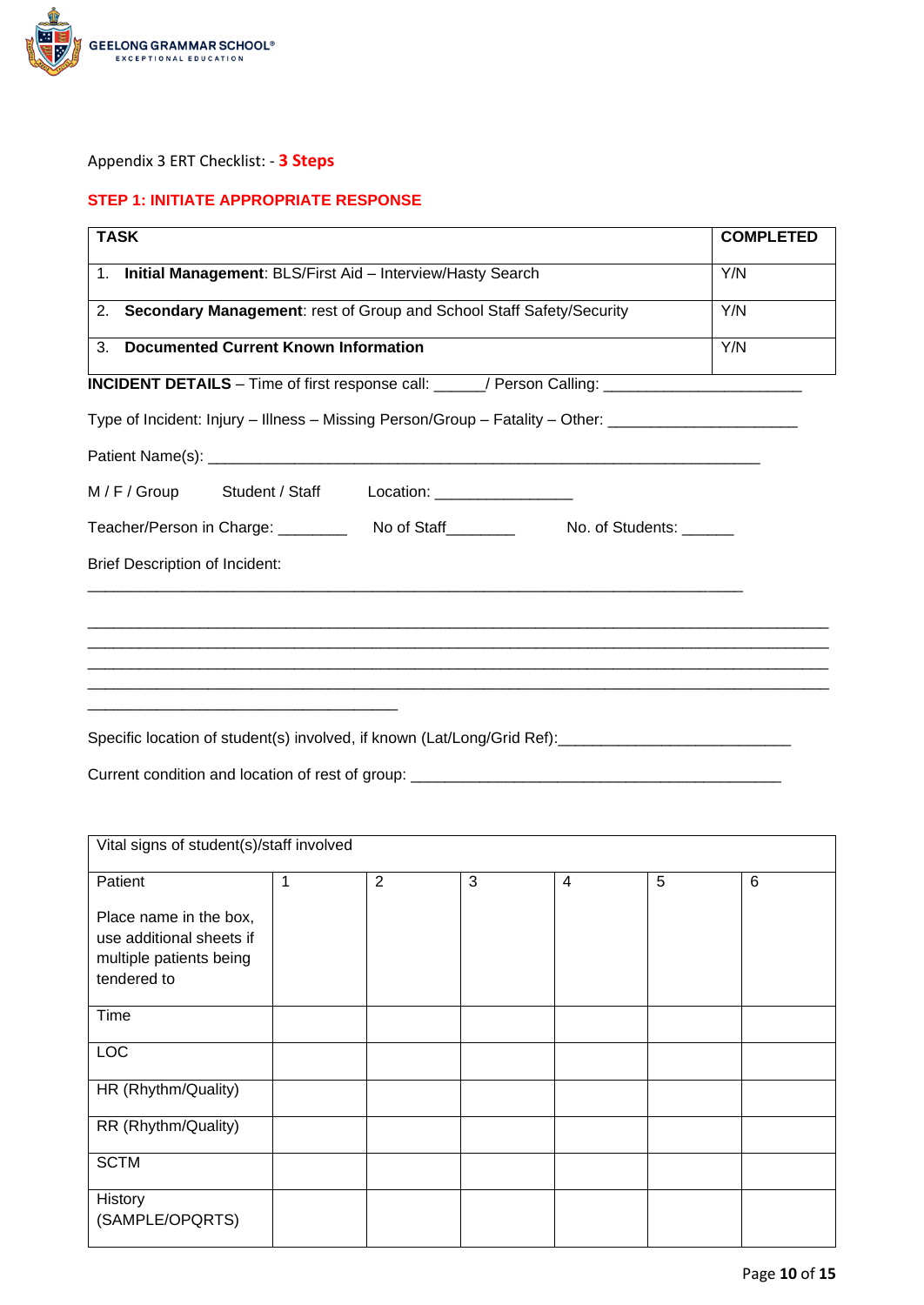

If missing student(s) or group; confirm hasty search result, time and Point Last Seen (PLS), Last Known Point (LKP), resources known with missing persons?

\_\_\_\_\_\_\_\_\_\_\_\_\_\_\_\_\_\_\_\_\_\_\_\_\_\_\_\_\_\_\_\_\_\_\_\_\_\_\_\_\_\_\_\_\_\_\_\_\_\_\_\_\_\_\_\_\_\_\_\_\_\_\_\_\_\_\_\_\_\_\_\_\_\_\_\_\_\_\_\_\_\_\_\_\_\_

\_\_\_\_\_\_\_\_\_\_\_\_\_\_\_\_\_\_\_\_\_\_\_\_\_\_\_\_\_\_\_\_\_\_\_\_\_\_\_\_\_\_\_\_\_\_\_\_\_\_\_\_\_\_\_\_\_\_\_\_\_\_\_\_\_\_\_\_\_\_\_\_\_\_\_\_\_\_\_\_\_\_\_\_\_\_

\_\_\_\_\_\_\_\_\_\_\_\_\_\_\_\_\_\_\_\_\_\_\_\_\_\_\_\_\_\_\_\_\_\_\_\_\_\_\_\_\_\_\_\_\_\_\_\_\_\_\_\_\_\_\_\_\_\_\_\_\_\_\_\_\_\_\_\_\_\_\_\_\_\_\_\_\_\_\_\_\_\_\_\_\_\_

Current Resources at the incident (communication charge, shelter, other groups in area, etc.):\_\_\_\_\_\_\_\_\_\_\_\_\_\_\_\_\_\_\_\_\_\_\_\_\_\_\_\_\_\_\_\_\_\_\_\_\_\_\_\_\_\_\_\_\_\_\_\_\_\_\_\_\_\_\_\_\_\_\_\_\_\_\_\_\_\_\_\_\_\_\_\_\_\_\_\_\_\_\_\_\_\_

\_\_\_\_\_\_\_\_\_\_\_\_\_\_\_\_\_\_\_\_\_\_\_\_\_\_\_\_\_\_\_\_\_\_\_\_\_\_\_\_\_\_\_\_\_\_\_\_\_\_\_\_\_\_\_\_\_\_\_\_\_\_\_\_\_\_

\_\_\_\_\_\_\_\_\_\_\_\_\_\_\_\_\_\_\_\_\_\_\_\_\_\_\_\_\_\_\_\_\_\_\_\_\_\_\_\_\_\_\_\_\_\_\_\_\_\_\_\_\_\_\_\_\_\_\_\_\_\_\_\_\_\_

\_\_\_\_\_\_\_\_\_\_\_\_\_\_\_\_\_\_\_\_\_\_\_\_\_\_\_\_\_\_\_\_\_\_\_\_\_\_\_\_\_\_\_\_\_\_\_\_\_\_\_\_\_\_\_\_

\_\_\_\_\_\_\_\_\_\_\_\_\_\_\_\_\_\_\_\_\_\_\_\_\_\_\_\_\_\_\_\_\_\_\_\_\_\_\_\_\_\_\_\_\_\_\_\_\_\_\_\_\_\_\_\_

Nature of Assistance/Resources needed:

Current/ Forecast Environmental Conditions:

#### **STEP 2: COMMUNICATION**

| <b>TASK</b>                                              | <b>COMPLETED</b> |
|----------------------------------------------------------|------------------|
| Contact (as appropriate): 000, School Emergency Response | Y/N              |

**DOCUMENT PLAN OF ACTIONS–** Ensure agreement and clarity regarding the next steps to be taken

\_\_\_\_\_\_\_\_\_\_\_\_\_\_\_\_\_\_\_\_\_\_\_\_\_\_\_\_\_\_\_\_\_\_\_\_\_\_\_\_\_\_\_\_\_\_\_\_\_\_\_\_\_\_\_\_\_\_\_\_\_\_\_\_\_\_\_\_\_\_\_\_\_\_\_\_\_\_\_\_\_\_\_\_\_\_ \_\_\_\_\_\_\_\_\_\_\_\_\_\_\_\_\_\_\_\_\_\_\_\_\_\_\_\_\_\_\_\_\_\_\_\_\_\_\_\_\_\_\_\_\_\_\_\_\_\_\_\_\_\_\_\_\_\_\_\_\_\_\_\_\_\_\_\_\_\_\_\_\_\_\_\_\_\_\_\_\_\_\_\_\_\_ \_\_\_\_\_\_\_\_\_\_\_\_\_\_\_\_\_\_\_\_\_\_\_\_\_\_\_\_\_\_\_\_\_\_\_\_\_\_\_\_\_\_\_\_\_\_\_\_\_\_\_\_\_\_\_\_\_\_\_\_\_\_\_\_\_\_\_\_\_\_\_\_\_\_\_\_\_\_\_\_\_\_\_\_\_\_ \_\_\_\_\_\_\_\_\_\_\_\_\_\_\_\_\_\_\_\_\_\_\_\_\_\_\_\_\_\_\_\_\_\_\_\_\_\_\_\_\_\_\_\_\_\_\_\_\_\_\_\_\_\_\_\_\_\_\_\_\_\_\_\_\_\_\_\_\_\_\_\_\_\_\_\_\_\_\_\_\_\_\_\_\_\_ \_\_\_\_\_\_\_\_\_\_\_\_\_\_\_\_\_\_\_\_\_\_\_\_\_\_\_\_\_\_\_\_\_\_\_\_\_\_\_\_\_\_\_\_\_\_\_\_\_\_\_\_\_\_\_\_\_\_\_\_\_\_\_\_\_\_\_\_\_\_\_\_\_\_\_\_\_\_\_\_\_\_\_\_\_\_ \_\_\_\_\_\_\_\_\_\_\_\_\_\_\_\_\_\_\_\_\_\_\_\_\_\_\_\_\_\_\_\_\_\_\_\_\_\_\_\_\_\_\_\_\_\_\_\_\_\_\_\_\_\_\_\_\_\_\_\_\_\_\_\_\_\_\_\_\_\_\_\_\_\_\_\_\_\_\_\_\_\_\_\_\_\_

#### **SET NEXT COMMUNICATION**

\_\_\_\_\_\_\_\_\_\_\_\_\_\_\_\_

| Time: | Means: | Name: | Phone Number:        |
|-------|--------|-------|----------------------|
| Time: | Means: | Name: | <b>Phone Number:</b> |
| Time: | Means: | Name: | <b>Phone Number:</b> |

#### **STEP 3: CONTINUING CARE**

| ∣ TASK |                                                | <b>COMPLETED</b> |
|--------|------------------------------------------------|------------------|
|        | 1. Provide Ongoing Care as per Plan            | Y/N              |
|        | 2. Update and Finalize Incident Reporting Form | Y/N              |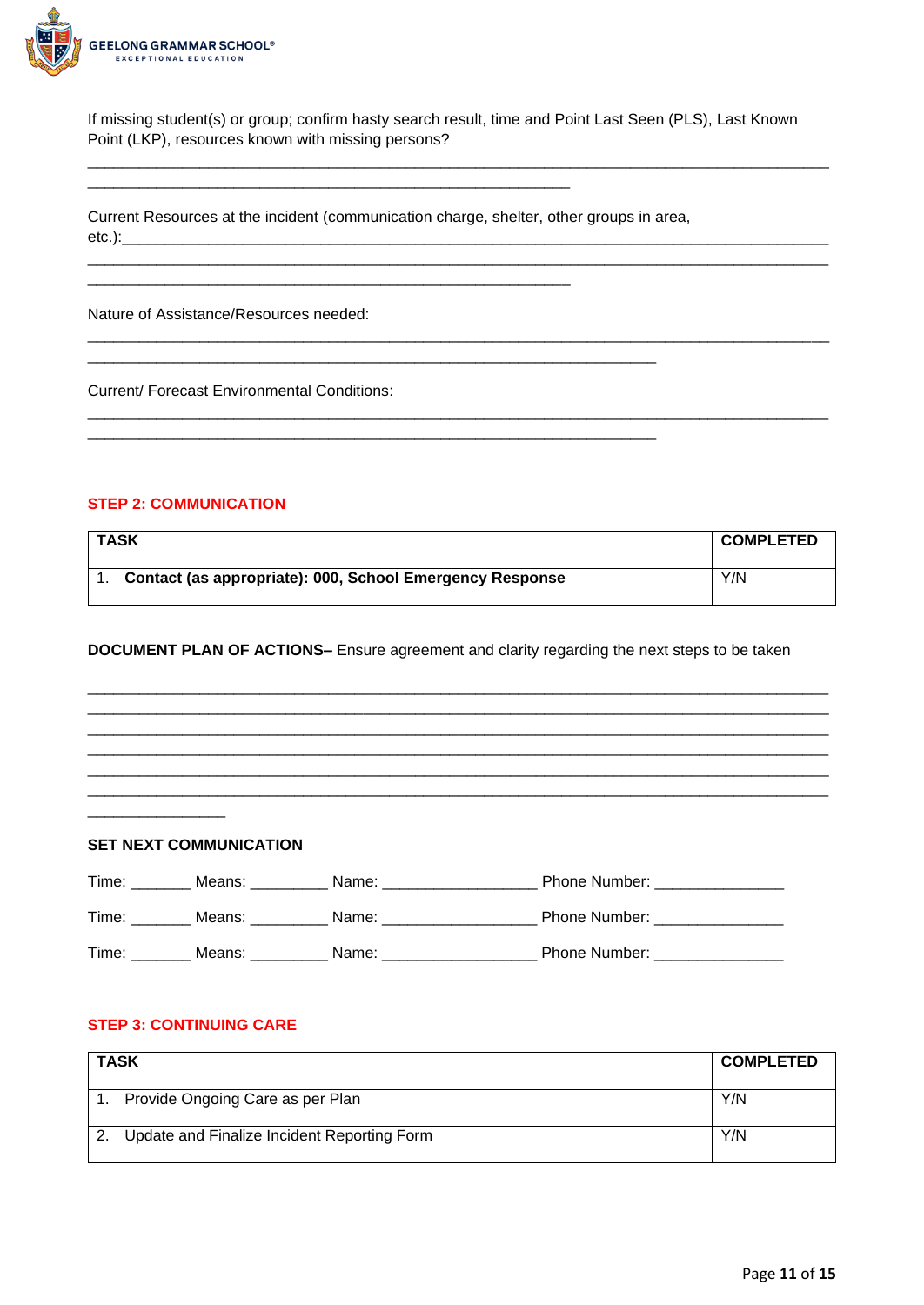

Appendix 4 -

# CRITICAL INCIDENT RESPONSE PROTOCOL

TRIGGER: THRESHOLDS FOUR & FIVE

# CRITICAL INCIDENT OCCURS

- GGS considers this to be a:
	- o Fatality
	- o Serious Injury or Illness (threat to life or limb)
	- Missing person(s)/ Group (not able to be located within 1 hour) or;
	- o Other serious event, as judged by Risk Management security threat, weather/natural threat (fire, earthquake, storm), catastrophic event.

# 1. LOCALISED RESPONSE PROCEDURES INITIATED

- a. First Aid/First Response as required
- b. Field Crisis Response checklist followed (Teachers Emergency Response Pack, RA)
- c. Immediate safety care needs established for rest of student group/staff
- d. Contact 000 if time critical
- e. Notify GGS Emergency Response Number of Incident

# 2. GGS EMERGENCY RESPONSE NOTIFIED OF INCIDENT

- a. **Emergency Response Checklist** confirmed and documented
- b. Establish contact with outside authorities, if required and not already established
- c. Initiate Critical Incident Call Protocol

# 3. GGS EMERGENCY RESPONSE CONTACT INITIATES CRITICAL RESPONSE PLAN

- a. Key personnel notified and Response Group established
- b. Incident Command Group (ICG) roles established

# 4. INCIDENT COMMAND GROUP INITIATED

- a. Appoint Incident Commander (Leader), Director, Senior Staff.
- b. Establish Response Group and confirm comms access/base for incident management
- c. Follow pre-established task lists per the Incident Command Folder (TEAMS)
- d. IC assign duties as necessary to Incident Command Group Roles
- e. Revise leadership as circumstances dictate.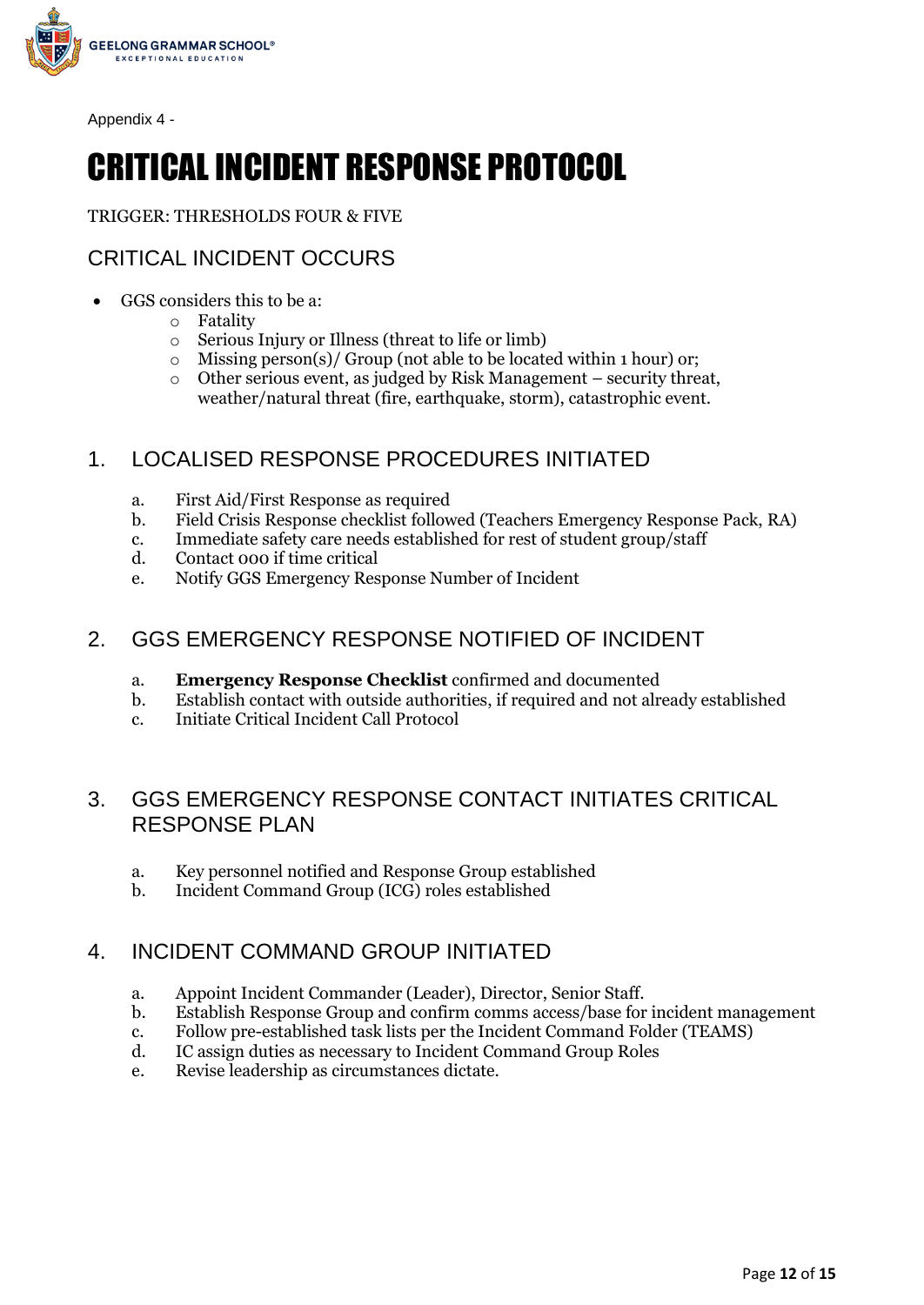

# 5. ICS FUNCTIONS

#### **Note: Depending on the circumstances (i.e., time of day, weekend), it may be necessary for incident response staff to assume several roles until a full response can be established.**

# INCIDENT COMMANDER (IC)

This person is responsible for overseeing the incident response. They can lead one of the primary teams, but their job is to maintain a big picture viewpoint of the incident. The IC should ensure that regular meetings between the primary teams are occurring and key information is being documented and communicated effectively to support response.

**Who**: Director, Senior Staff Member (see predetermined list of IC - Critical Incident Call Guide)

### DOCUMENTATION

This person is responsible for gathering and logging all incoming information and reports from ICS Teams. They will support the IC directly and ensure that any administration support needs for each of the four key Incident Response Roles are being maintained.

**Who:** Administrative Staff member.

# LOCAL OPERATOR (LO)

This person is responsible for maintaining single point of contact with the staff members responding at the site of the incident/location. All questions/messages from other ICS Teams are delivered to this person for communicating to the localized response.

**Who:** *(confirmed or appointed by the Incident Commander)* Senior Staff Member, Teacher in the field

RESPONSE LOGISTICS (RL) (*if situation dictates, IC to confirm/establish needs*) This person is responsible for supporting/arranging any additional field logistic needs. Role will establish incident location details/maps/google views as requested by the IC and manage any tasks as directed to aid group/staff evacuation.

**Who:** Senior Program Staff, Location Compliance or Operations Staff

# SCHOOL/ FAMILY & RELATIONS (Liaison)

This person is responsible for liaising with any client, family members involved with the incident or injured parties. All communications from the school/family/client are to come directly to this person. They are to be ready to maintain long term relations until the incident is closed by the IC.

**Who**: Heads of School/Campus

### COMMUNICATIONS (Comms)

This role is responsible for the internal and external communication needs, including formulating and releasing information to news media. They will liaise closely with the School/ Family/ Client Relations Team Leader. They will provide direct support for any media interviews and ensure any communication to media is vetted and confirmed by the IC

**Who:** GGS Executive Officer (in conjunction with IC)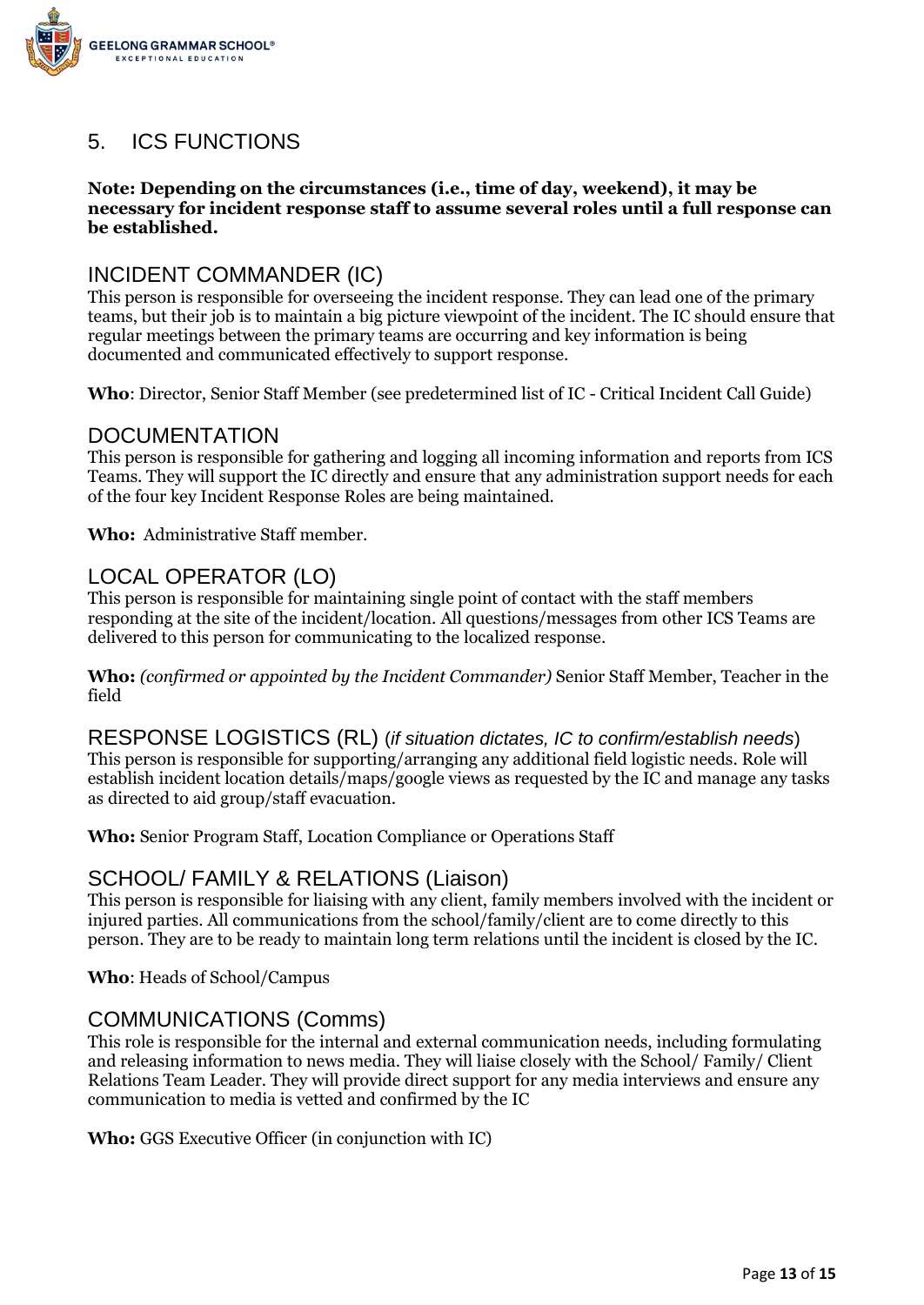

# **Appendix 5 – Heat Threshold Assessment Tool.**

| Appendix 5 – Heat Threshold Assessment Tool. |                                                                                                                                                                                                                                                                                                                                                                                                                                                                                                                                                                                                                                                                    |                    |                    |                                                                                                                                                                                                                                                                                                                                      |                                                                                                                                                                                                                                                                                                                                                                                                                                                                                                                                                                                                                  |  |                                                                                                                                                                                                                                                                                                                                                                                                                   |  |  |
|----------------------------------------------|--------------------------------------------------------------------------------------------------------------------------------------------------------------------------------------------------------------------------------------------------------------------------------------------------------------------------------------------------------------------------------------------------------------------------------------------------------------------------------------------------------------------------------------------------------------------------------------------------------------------------------------------------------------------|--------------------|--------------------|--------------------------------------------------------------------------------------------------------------------------------------------------------------------------------------------------------------------------------------------------------------------------------------------------------------------------------------|------------------------------------------------------------------------------------------------------------------------------------------------------------------------------------------------------------------------------------------------------------------------------------------------------------------------------------------------------------------------------------------------------------------------------------------------------------------------------------------------------------------------------------------------------------------------------------------------------------------|--|-------------------------------------------------------------------------------------------------------------------------------------------------------------------------------------------------------------------------------------------------------------------------------------------------------------------------------------------------------------------------------------------------------------------|--|--|
| <b>Threshold Threat:</b>                     | Threshold 1                                                                                                                                                                                                                                                                                                                                                                                                                                                                                                                                                                                                                                                        | <b>Threshold 2</b> | <b>Threshold 3</b> |                                                                                                                                                                                                                                                                                                                                      | <b>Threshold 4</b>                                                                                                                                                                                                                                                                                                                                                                                                                                                                                                                                                                                               |  | <b>Threshold 5</b>                                                                                                                                                                                                                                                                                                                                                                                                |  |  |
| <b>Heat Exposure</b>                         | Low-Moderate<br>(Heat Monitor)                                                                                                                                                                                                                                                                                                                                                                                                                                                                                                                                                                                                                                     |                    |                    | High - Very High                                                                                                                                                                                                                                                                                                                     | <b>Severe Extreme Heat Watch</b><br>$(ADT > 28$ for $3+$ days)                                                                                                                                                                                                                                                                                                                                                                                                                                                                                                                                                   |  | <b>Extreme Heat Watch</b><br>$(ADT > 32$ for $3+$ days)                                                                                                                                                                                                                                                                                                                                                           |  |  |
| ADT (Average<br>Daily Temp.)                 | 0-28 average                                                                                                                                                                                                                                                                                                                                                                                                                                                                                                                                                                                                                                                       |                    | 28-32 average      |                                                                                                                                                                                                                                                                                                                                      | 28-32 (3+ days) average                                                                                                                                                                                                                                                                                                                                                                                                                                                                                                                                                                                          |  | 32+ (3+days) average                                                                                                                                                                                                                                                                                                                                                                                              |  |  |
| Single Day Heat<br>Threshold                 | 32-34                                                                                                                                                                                                                                                                                                                                                                                                                                                                                                                                                                                                                                                              |                    | $34+$              |                                                                                                                                                                                                                                                                                                                                      | $36+$                                                                                                                                                                                                                                                                                                                                                                                                                                                                                                                                                                                                            |  | $38+$                                                                                                                                                                                                                                                                                                                                                                                                             |  |  |
|                                              | Excursions/Events and operational<br>plans should address potential for<br>limited travel times, water access and<br>vehicle access for student/staff/Others<br>transport needs.<br>TIC Monitor for potential heatwave risk:<br><b>BOM Heatwave Service (begin</b><br>$\bullet$<br>Nov for summer season)<br>Consider twice daily checks on<br>٠<br>updates to BOM forecasts.<br>Look at BOM predicted temps<br>$\bullet$<br>for 48-72 hr<br>Continue to monitor participants for:<br>Advised Water intake (2/3 ltr<br>$\bullet$<br>per person per day)<br>Wear lightweight clothing<br>$\bullet$<br>Use sunscreen, hats and shade<br>$\bullet$<br>where possible. |                    | $\bullet$          | Excursions/ Events and<br>operational plans can<br>proceed. Consideration<br>should be given to:<br>Terrain type to be<br>covered.<br>Fitness levels and<br>pre-existing<br>conditions.<br>Access to water and<br>shaded rest<br>spots/provision.<br>Refer to Heat Index for<br>effects of humidity on<br><b>Average Daily Temps</b> | Excursions and operation plans<br>should ensure communication<br>twice daily.<br>Travel plans should consider:<br>Travelling at the cooler parts of<br>the day (earlier starts and finishes)<br>Periods of travel/activity should<br>incorporate regular breaks, no<br>more than 45 min.<br>All breaks should be taken in the<br>shade.<br>Refer to the Heat Index. Where<br>max average will exceed 38<br>degrees for a given 24hr period -<br>identified the day prior - the TIC<br>or Operations worker will need to<br>confirm a plan with the HoC or<br>HoOPs. (if part of an event the<br>Event Organiser) |  | Excursions/Events and<br>Operational plans should<br>confirm with the HoC<br>and/or HoOPS (if part of<br>an event the Event<br>Organiser) any needs for:<br>Relocation - to shaded or<br>controlled environment<br>Modified plans in situ<br>with additional measures<br>to minimise risks of<br>exhaustion further.<br>Confirmed additional<br>scheduled<br>communications to<br>review actions/plan<br>updates. |  |  |
|                                              | http://www.bom.gov.au/australia/heatwave/                                                                                                                                                                                                                                                                                                                                                                                                                                                                                                                                                                                                                          |                    |                    |                                                                                                                                                                                                                                                                                                                                      |                                                                                                                                                                                                                                                                                                                                                                                                                                                                                                                                                                                                                  |  |                                                                                                                                                                                                                                                                                                                                                                                                                   |  |  |
|                                              | http://www.bom.gov.au/australia/heatwave/knowledge-centre/<br>https://www.health.vic.gov.au/environmental-health/extreme-heat-and-heatwaves                                                                                                                                                                                                                                                                                                                                                                                                                                                                                                                        |                    |                    |                                                                                                                                                                                                                                                                                                                                      |                                                                                                                                                                                                                                                                                                                                                                                                                                                                                                                                                                                                                  |  |                                                                                                                                                                                                                                                                                                                                                                                                                   |  |  |
|                                              |                                                                                                                                                                                                                                                                                                                                                                                                                                                                                                                                                                                                                                                                    |                    |                    |                                                                                                                                                                                                                                                                                                                                      |                                                                                                                                                                                                                                                                                                                                                                                                                                                                                                                                                                                                                  |  |                                                                                                                                                                                                                                                                                                                                                                                                                   |  |  |

**AVERAGE DAILY TEMPERATURE (ADT):** The ADT is the average of the minimum overnight and maximum daily temperature.

**HEAT INDEX:** The Heat Index is the 'apparent' temperature calculated with the actual temperature and relative humidity (see chart below).